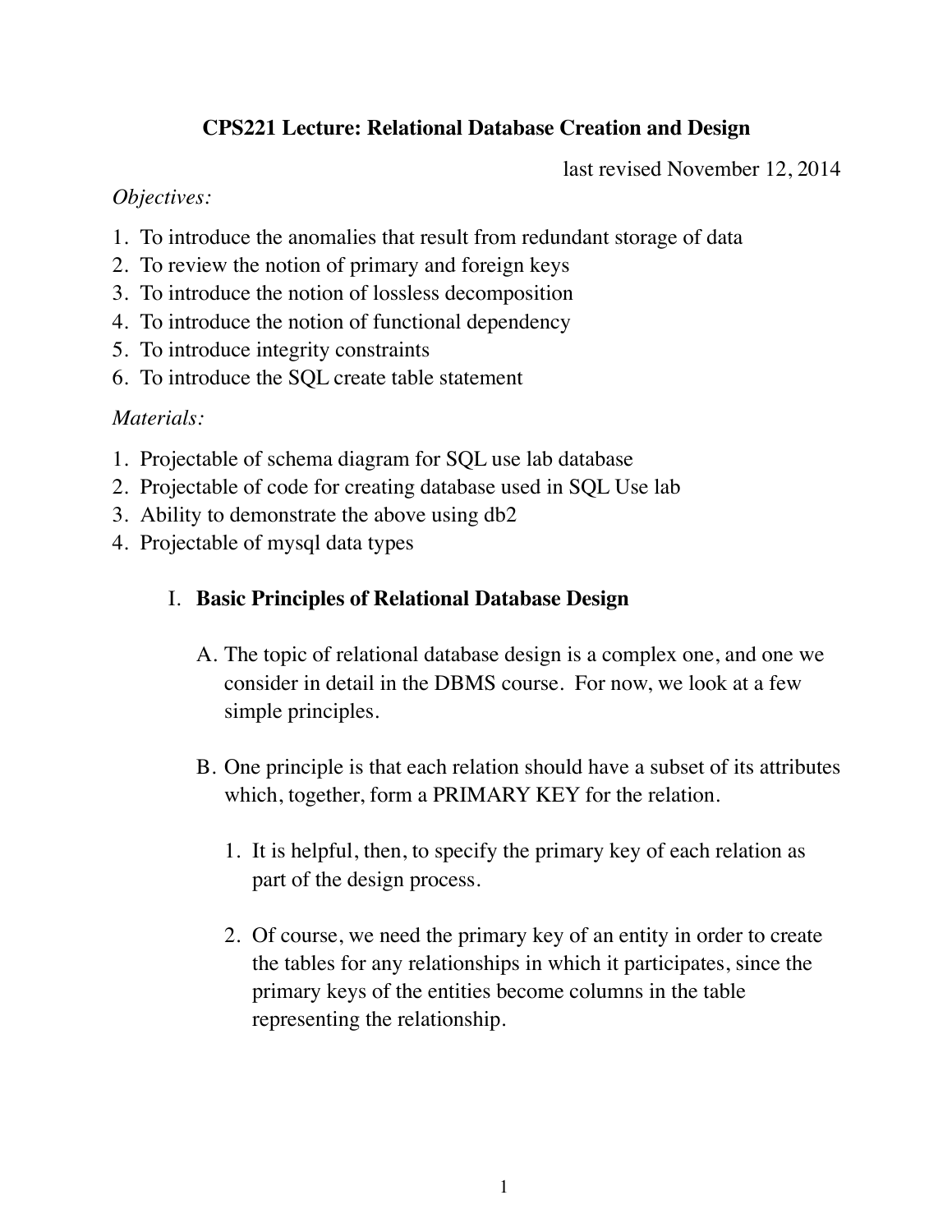- 3. Good DBMS software will be capable of enforcing a PRIMARY KEY CONSTRAINT - i.e. a primary key can be declared when a table is created, and the DBMS will signal an error if an attempt is made to insert or modify a row in such a way as to create two rows with the same primary key value(s).
- C. Another principle is to develop the database scheme in such a way as o avoid storage of redundant information.
	- 1. Often, this will involve decomposing a relation scheme into two or more smaller schemes.

## *EXAMPLE*:

We might be inclined to represent information about student registrations by a scheme like this:

```
enrolled(department, course_number, section, 
              	 	 days, time, room, title,
              	 	 student_id, last_name, first_name, 
              	 	 faculty_id, professor_name)
```
- 2. However, a scheme like this exhibits several serious problems, all arising from REDUNDANCY:
	- a) The course's id, days, time, room, and title are stored once for each student enrolled - potentially dozens of copies.
	- b) The student's id, last and first names are stored once for each course the student is enrolled in.
	- c) The professor's id and name is stored once for each student enrolled in each course he/she teaches
- 3. Redundancy is a problem in its own right, since it wastes storage, and increases the time needed to back up or transmit the information. Moreover, redundancy gives rise to some additional problems beyond wasted space and time: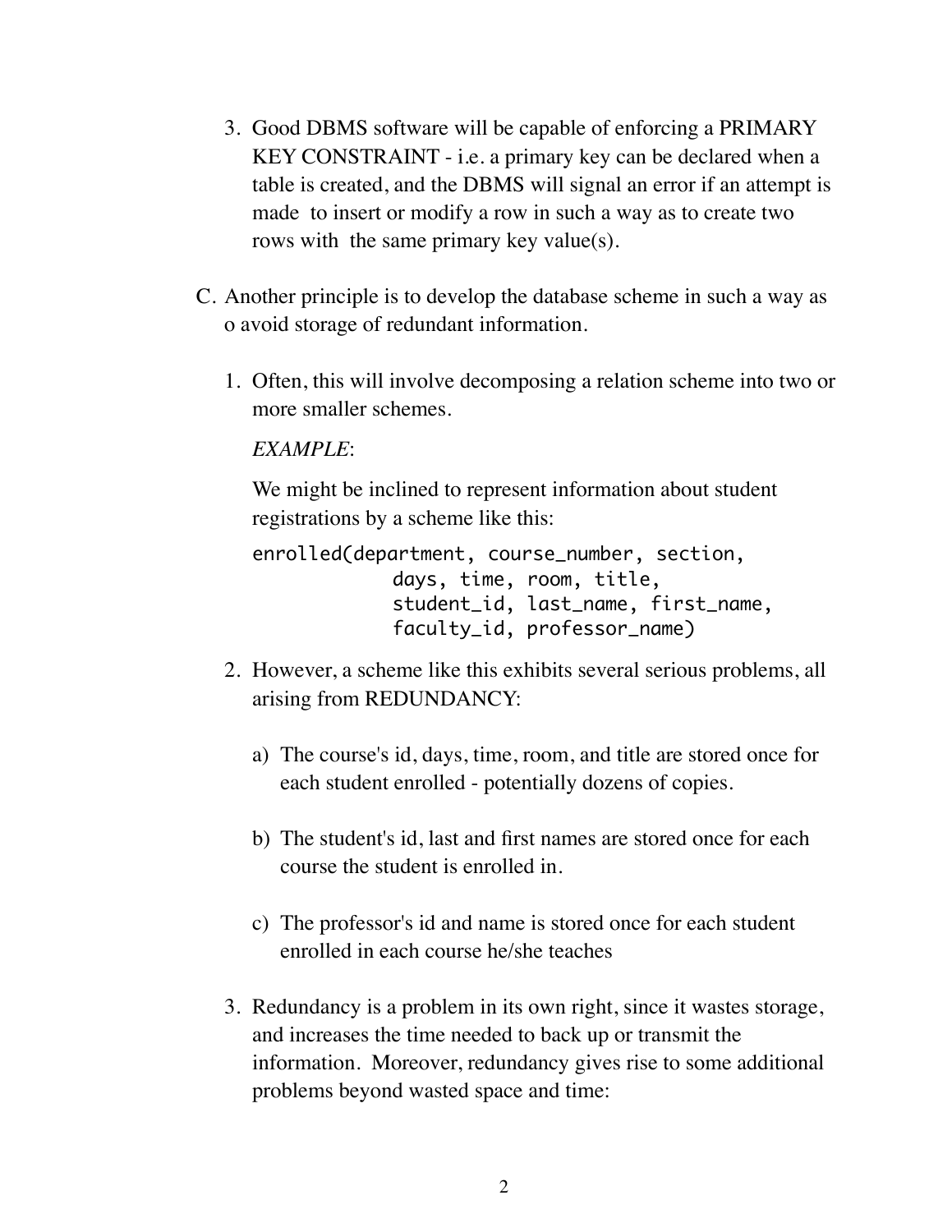a) The UPDATE ANOMALY.

Suppose the room a course meets in is changed. Every Enrolled row in the database must now be updated - one for each student enrolled.

- (1)This entails a fair amount of clerical work.
- (2)If some rows are updated while others are not, the database will give conflicting answers to the question "where does \_\_\_\_ meet?"
- b) An even worse problem is the DELETION ANOMALY.
	- (1)Suppose that the last student enrolled is dropped from the course. All information about the course in the database is now lost! (One might argue that this is not a problem, since courses with zero enrollment make no sense. However, this could happen early in the registration process - e.g. if a senior is mistakenly registered for a freshman course, and this is corrected before freshmen register. In any case, the decision to delete a course should be made by an appropriate administrator, not by the software!
	- (2)Likewise if a student is dropped from all his/her courses, information about the student is lost. This may not be what is intended.
- c) There is a related problem called the INSERTION ANOMALY:
	- (1)We cannot even store information in the database about a course before some student enrolls - unless we want to create a "dummy" student.
	- (2)Likewise, we cannot store information about a student until the student is enrolled in at least one course.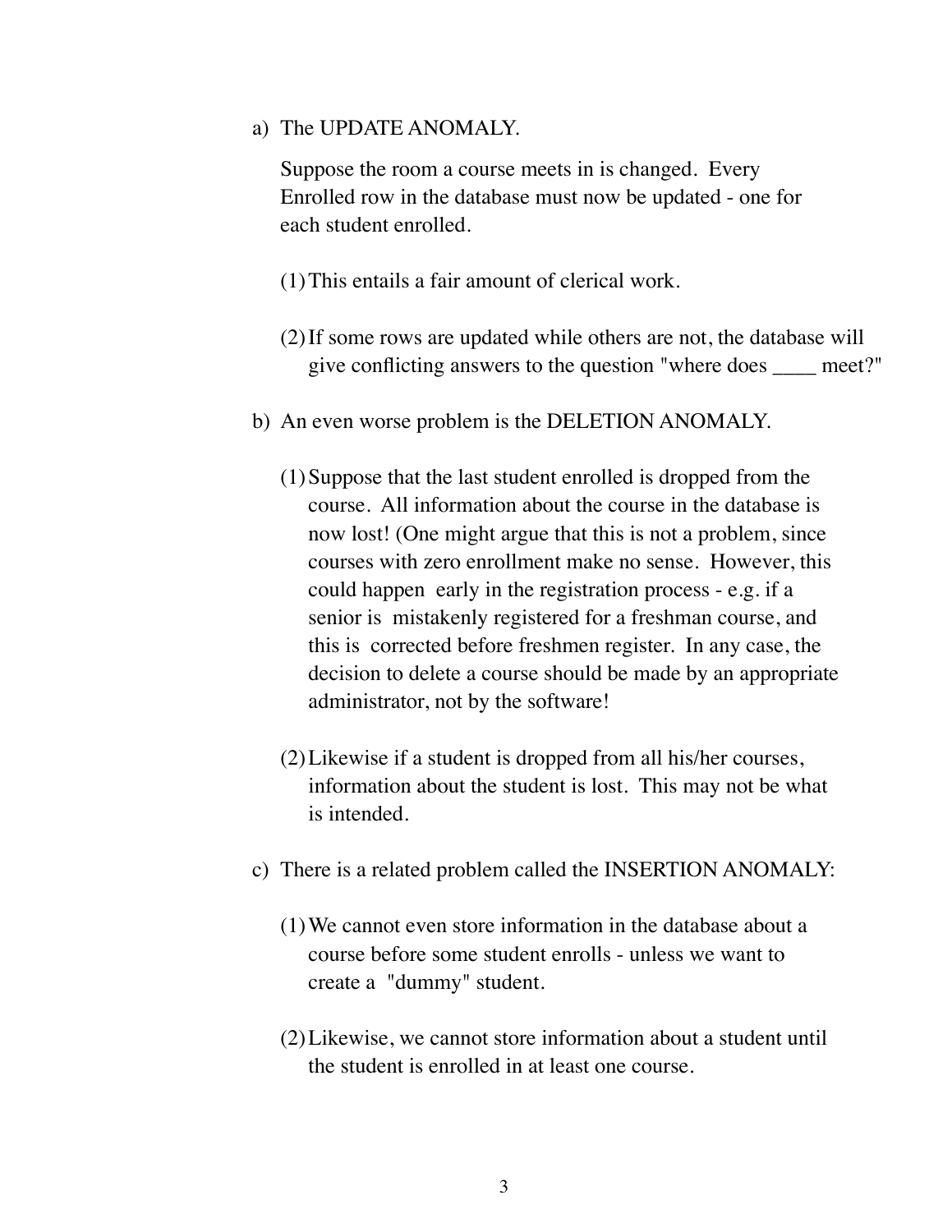(3)Can you think of another example?

*ASK*

We cannot store information about a faculty member who is not teaching any courses - e.g. a faculty member on sabbatical.

4. A better scheme - though still not a perfect one - would be to break this scheme up into several tables:

```
enrolled(department, course_number, section, 
student id)
course(department, course_number, section, days, 
time,
              	 	 room, title, faculty_id)
student(student_id, last_name, first_name)
professor(faculty_id, professor_name)
```
The process of breaking a large single scheme into two or more smaller schemes is called DECOMPOSITION.

(Actually, this example should be decomposed further, for reasons that we won't be able to talk about here.)

D. Decomposition must be done with care, lest information be lost.

#### *EXAMPLE*:

Suppose, in avoiding to store redundant information, we had come up with this decomposition (same as above, except for no enrolled scheme, and no faculty id attribute in course.)

```
course(department, course_number, section, days, time,
      	 	 room, title)
student(student_id, last_name, first_name)
professor(faculty_id, professor_name)
```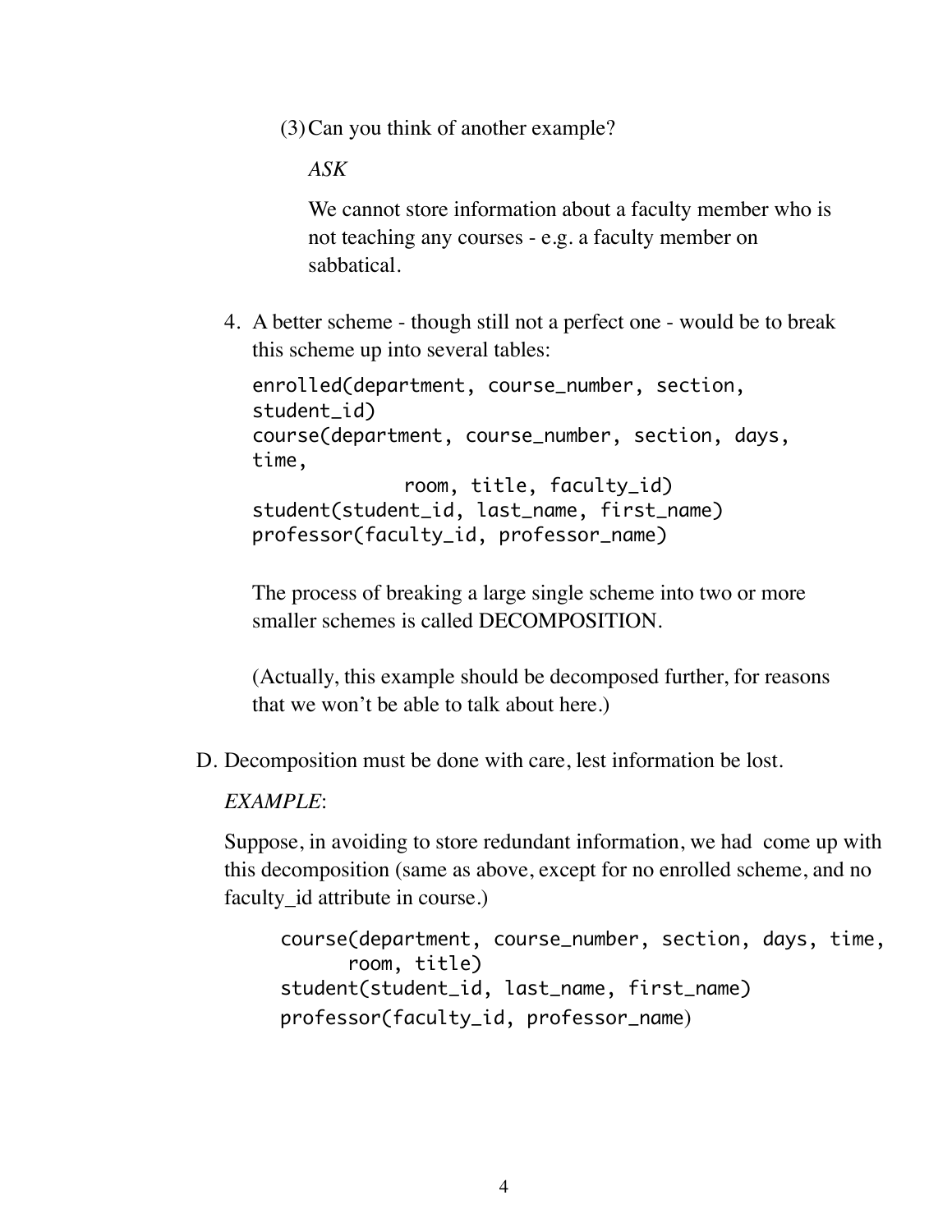- 1. It appears that we haven't lost any information all the data that was stored in the original single scheme is still present in some scheme. Indeed, each value is stored in exactly one table.
- 2. However, we call such a decomposition a LOSSY-JOIN DECOMPOSITION, because we have actually lost some information.

What information have we lost?

#### *ASK*

- a) We have lost the information about what students are enrolled in what courses.
- b) We have lost the information about which faculty member teaches which course.
- c) In contrast, our original decomposition was LOSSLESS-JOIN. If we did the following natural join (where IXI stands for natural join):

enrolled |X| course |X| student |X| professor

we would get back the undecomposed table we started with.

(If we tried to do a similar set of natural joins on our lossy-join decomposition, we would end up with every student enrolled in every course, taught by every professor!)

3. The "acid test" of any decomposition performed to address redundancy is that it must be LOSSLESS-JOIN.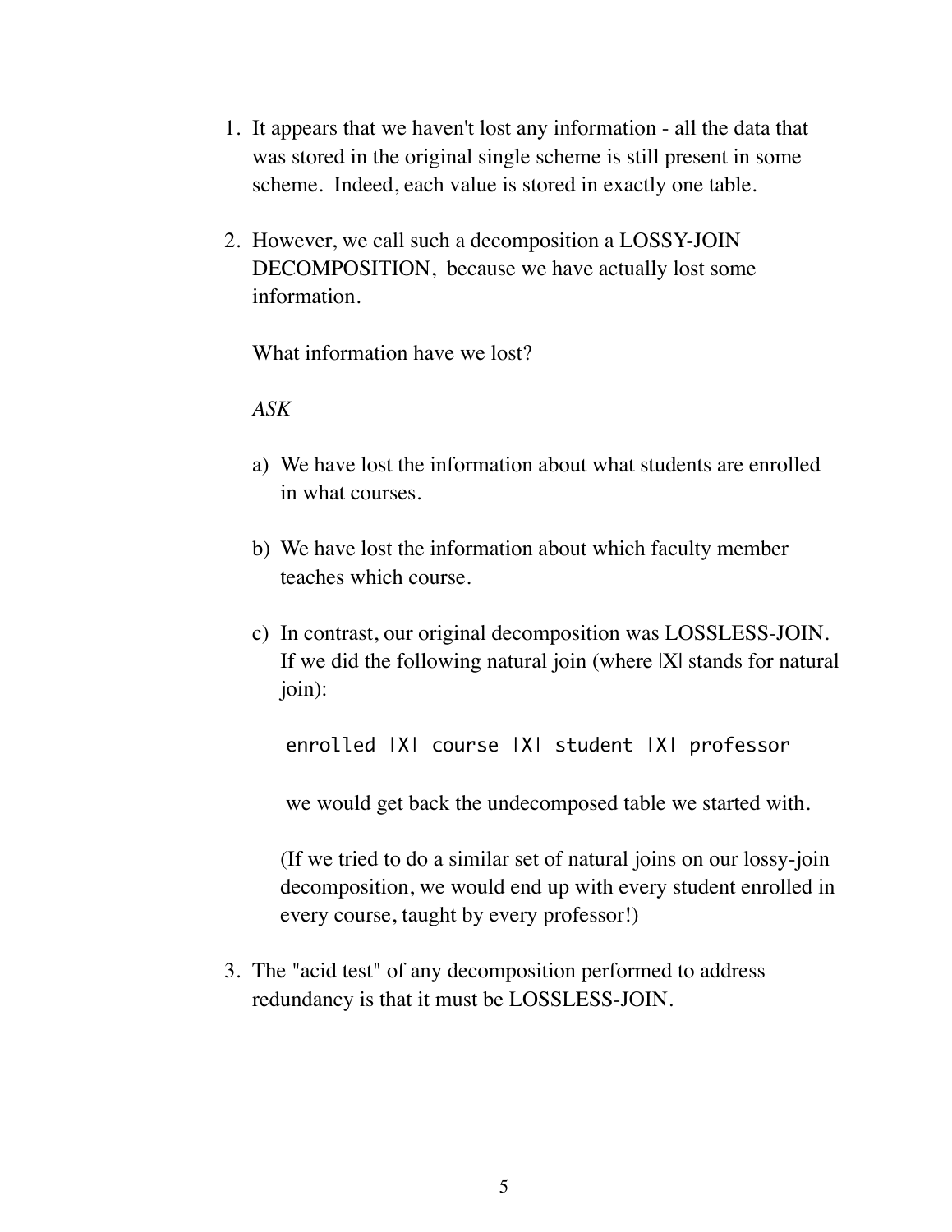E. Recall that the overall design for a database can be represented by a SCHEMA DIAGRAM.

PROJECT: Schema diagram for database used in lab

- 1. Note: one box per table specifying table name
- 2. Each of the columns in the table is listed in its box.
- 3. Each box is divided into "compartments" for primary key and other attributes - except for an "all key" table.

The primary key compartment is shaded - but this is not done for "all key" tables.

- 4. The arrows represent foreign keys.
- 5. Primary keys and foreign keys actually arise from the underlying characteristics of the reality being modeled - which we represent by a notion known as a *functional dependency*.

### II. **Functional Dependencies**

A. Definition: for some relation-scheme R, we say that a set of attributes B (B a subset of R) is functionally dependent on a set of attributes A (A a subset of R) if, for any legal relation on R, if there are two tuples t1 and t2 such that  $t1[A] = t2[A]$ , then it must be that  $t1[B] = t2[B]$ .

(This can be stated alternately as follows: there can be no two tuples t1 and t2 such that  $t1[A] = t2[A]$  but  $t1[B] := t2[B]$ .

B. We denote such a functional dependency as follows:

 $A \rightarrow B$  (Read: A determines B)

Example: For our Enrolled database, the following FD's certainly hold: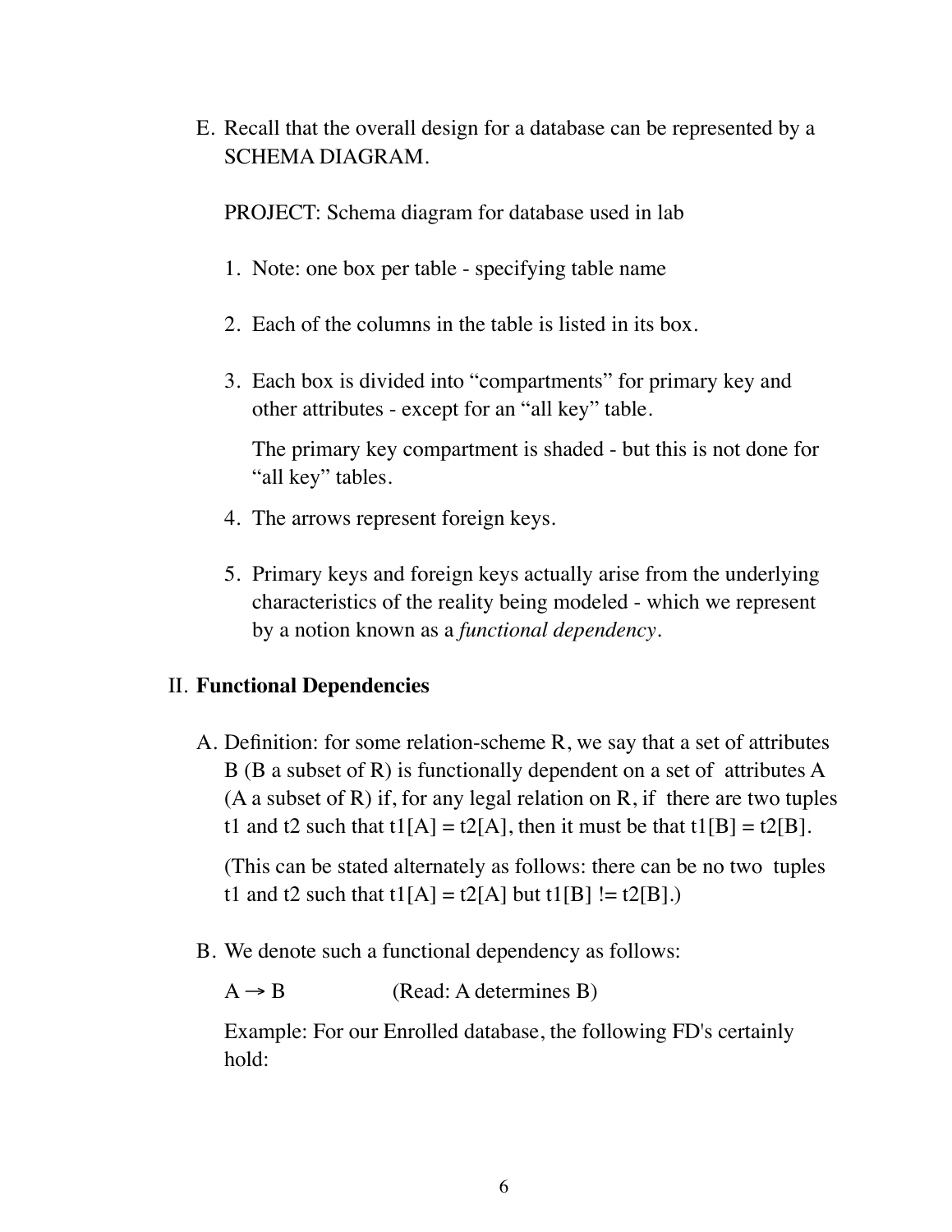department, course number  $\rightarrow$  title department, course\_number, section  $\rightarrow$  days  $department, course_number, section \rightarrow time$ department, course number, section  $\rightarrow$  room student\_id  $\rightarrow$  last\_name student  $id \rightarrow$  first name faculty  $id \rightarrow$  professor name

- C. One interesting question is the relationship between department, course\_number, and section, on the one hand, and professor on the other hand.
	- 1. Since courses can be team taught, a simple FD would be incorrect e.g.

NOT: department, course number, section  $\rightarrow$  faculty id

- 2. However, there is a relationship between sections of a course and faculty teaching the section. The relationship is a more complicated one called a MULTIVALUED DEPENDENCY, which we won't discuss in this course (though we do in the DBMS course.)
- 3. Note that functional dependencies are defined in terms of the UNDERLYING REALITY that the database models - not some particular set of values in the database.

For example, it happens that, for the students in many courses  $last_name \rightarrow first_name$ (and sometimes first name  $\rightarrow$  last name!)

However, this is not inherent in the underlying reality, so we would not include it as an FD in designing a database representation for students in a course.

D. From the FD's, we can determine the candidate keys, and choose primary keys, for the scheme.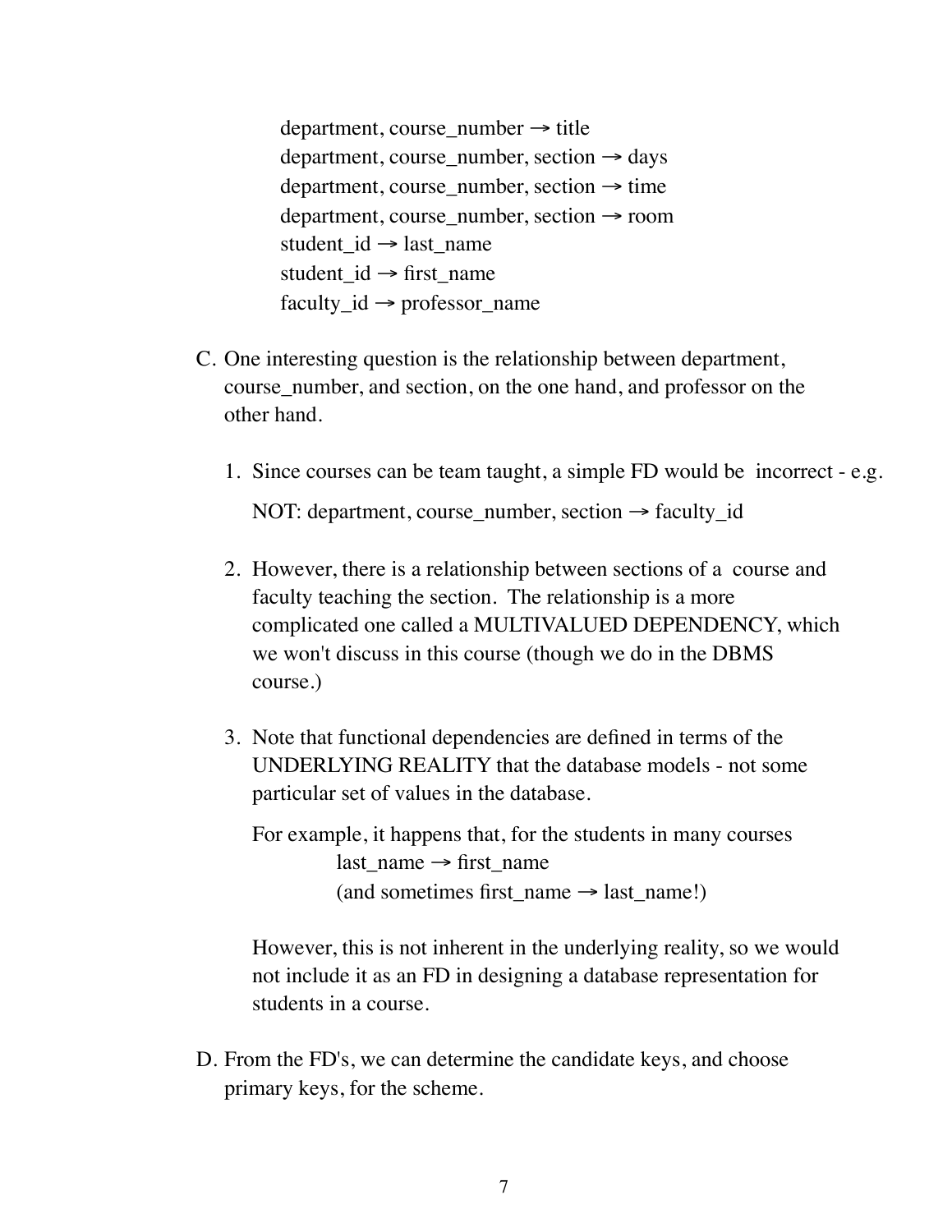1. Formally, we say that some set of attributes K is a SUPERKEY for some relation scheme R if

 $K \rightarrow R$ 

(a superkey determines all the attributes of a relation)

- 2. We say that K is a CANDIDATE KEY if it has no proper subsets that are superkeys.
	- a) *EXAMPLE:* For the scheme

student(student id, last name, first name)

R - the set of all attributes - is  $\{$  student id, last name, first name  $\}$ 

 $\{$  student id, last name  $\}$  is a superkey, because

student id, last name  $\rightarrow$  student id, last name, first name

but { student\_id, last\_name } is not a candidate key, because student\_id all by itself is a superkey

student id is a superkey because

student  $id \rightarrow$  student id, last name, first name

student\_id is also a candidate key, because it obviously has no proper subsets that are superkeys.

b) *EXAMPLE:* For the same scheme, if we insisted that no two students could have the same full name, we would have

last\_name, first\_name → student\_id, last\_name, first\_name

In this case, last name and first name would be both a superkey and a candidate key. (In general, though, this is not a good idea!)

3. The primary key for any scheme is simply the candidate key that is chosen to serve this purpose. (If there is only one candidate key, of course, there is no choice - but in some cases there may be multiple candidate keys to choose from.)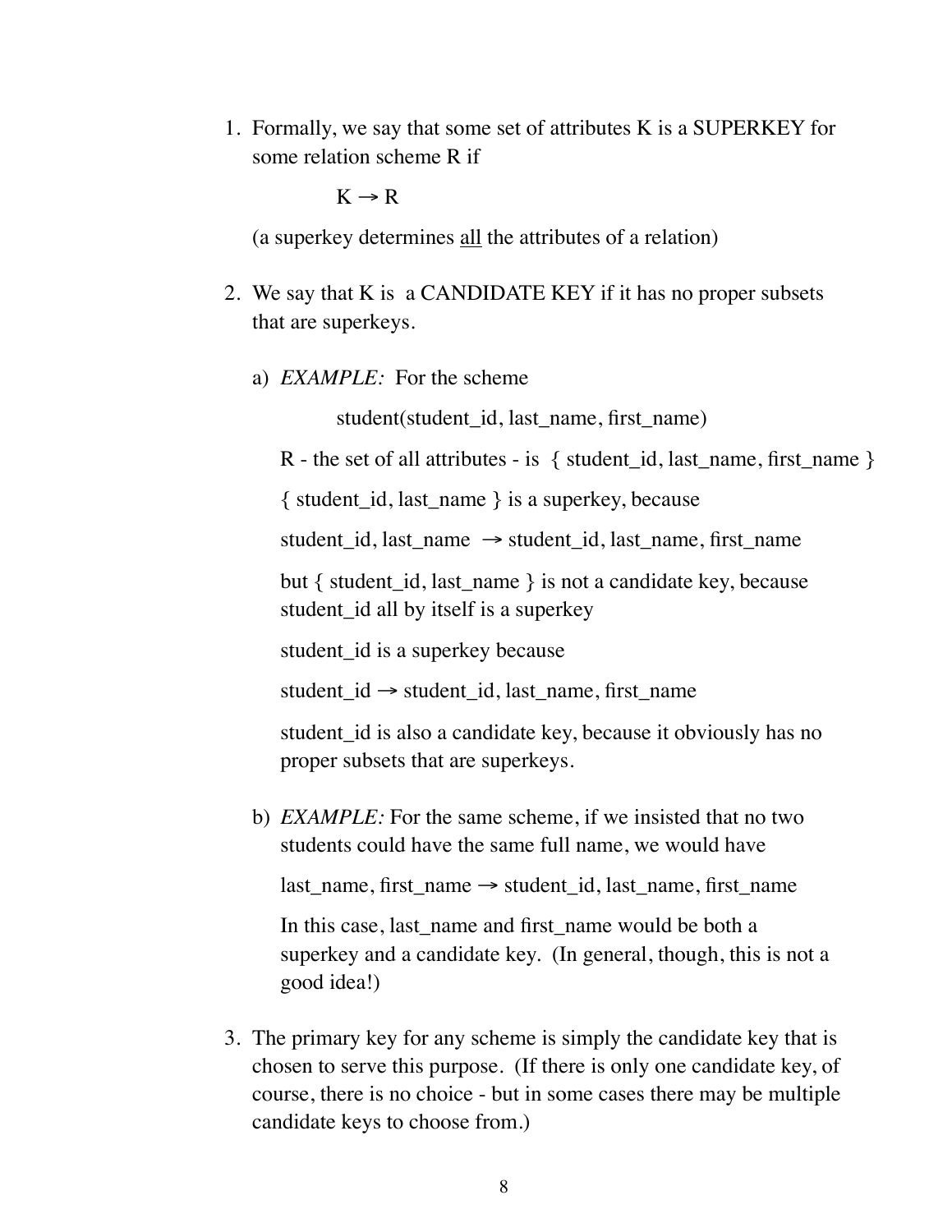- a) *Example:* For the example professor scheme we used at the start of the lecture, professor(faculty\_id, professor\_name), the only FD is  $faculty_id \rightarrow faculty_id$ , professor\_name so faculty\_id is necessarily our choice for primary key
- b) *Example:* There actually are two relevant FDs that hold for the course scheme

department, course\_number, section  $\rightarrow$ department, course\_number, section, days, time, room, title, faculty\_id

but also

days, time, room  $\rightarrow$ department, course\_number, section, days, time, room, title, faculty\_id

so in this case we could choose either department, course\_number, section or days, time, room as the primary key (though obviously the first would be a lot easier to use; moreover, it wouldn't be subject to last minute changes, so it would almost certainly be the one we choose.

E. It important to bear in mind that functional dependencies are properties of the underlying reality - not a particular set of data.

Example: For the people in this class, the dependency

last name  $\rightarrow$  first name

appears to hold. But this is not a fundamental property of the reality; it is an accident of a particular set of data. Thus, we would not include this as an FD when designing a relational database to represent enrollment in a class!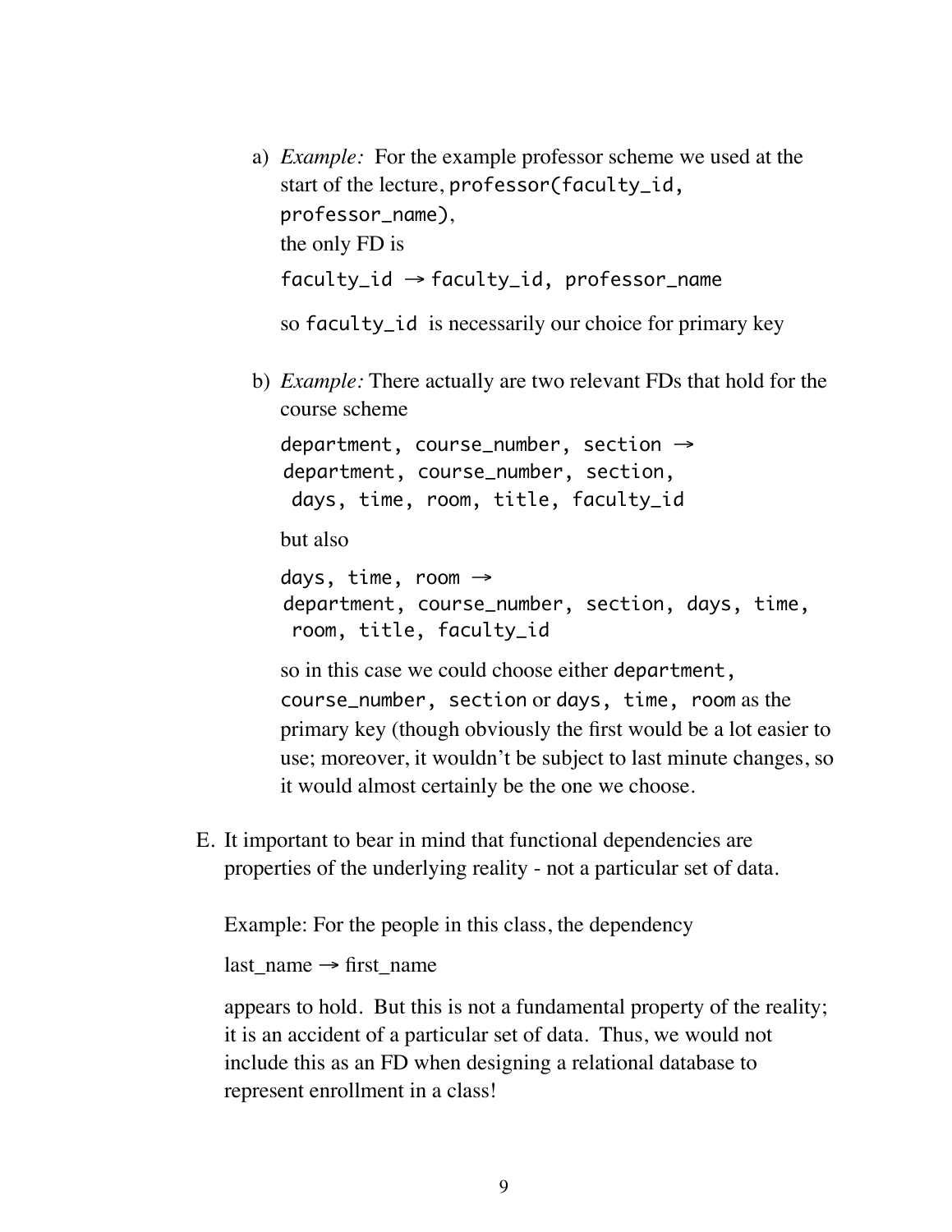F. An important property of FD's is that, if we decompose a scheme R into two schemes R1 and R2, the join is lossless if and only if at least one of R1 ∩ R2  $\rightarrow$  R1 or R1 ∩ R2  $\rightarrow$  R2 holds - i.e. the intersection of the two schemes must be a candidate key for at least one of them if the join is to be lossless

Example: Given the scheme  $(W, X, Y, Z)$  with dependencies

 $W \rightarrow X$ , Y and Y  $\rightarrow Z$ 

- 1. The decomposition  $(W, X, Y)$  and  $(Y, Z)$  is lossless because the intersection of the two schemes is Y, which is a key of the second scheme.
- 2. The decomposition (W, X) and (W, Y, Z) is lossless because the intersection of the two schemes is W, which is actually a key of both
- 3. The decomposition  $(W, X, Z)$  and  $(X, Y, Z)$  is not lossless because the intersection of the two schemes is X, Z which is not a key of either

### III.**Integrity Constraints**

- A. One of the advantages of using a DBMS rather than accessing files directly is that it is possible, when setting up a database, to specify various integrity constraints on the data that are enforced for all accesses to the data.
	- 1. We consider this topic much more extensively in CPS352, but for now we will look at some high points.
	- 2. When appropriate constraints are incorporated into the design of a database, they are enforced for every program that uses that database. Moreover, if a constraint is changed, the change will be enforced for all future accesses without in any way needing to modify programs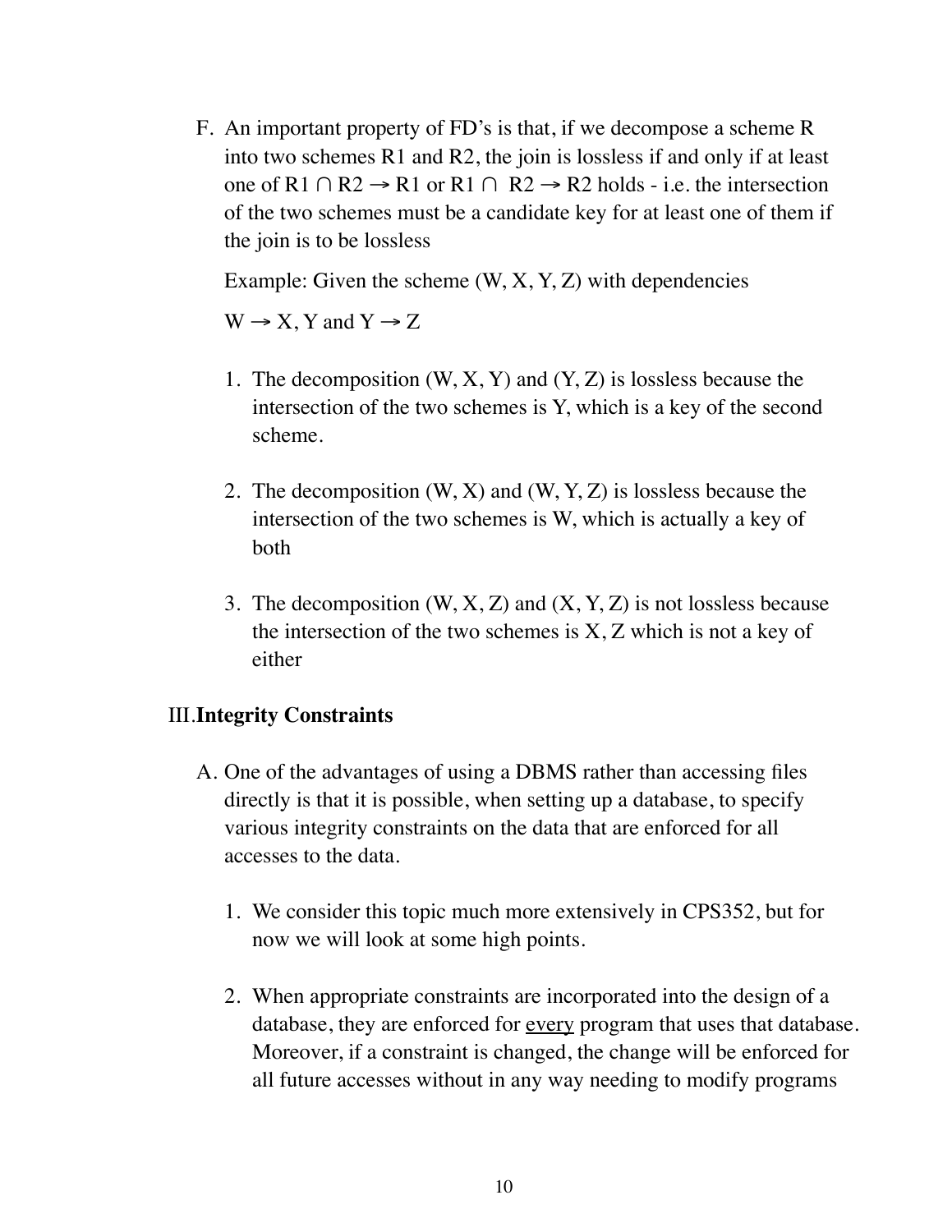accessing the database. (This is one advantage that results from using a DBMS rather than accessing data files directly.)

3. For our demonstrations, we will be using db2 instead of the mysql system you used in lab. At the present time, mysql does not implement all of the kinds of checking that are built into "industrial strength" DBMS's. (However, we used it in lab because it's a lot easier to work with!)

(Setup to run db2

- use bash
- be sure command db2 start database manager has been given
- use db2 -t to get use of semicolons as terminators
- connect using connect to cps221 user bjork)
- B. We have already looked at one kind of constraint, called ENTITY INTEGRITY: Each table should have a primary key whose value serves to uniquely identify rows in the table. This follows from the fact that a relational table models a SET, and therefore each row in it must be unique among all the elements of that set.
	- 1. This can be incorporated into the declaration for the table by means of a PRIMARY KEY constraint.

PROJECT: code for creating database used in SQL use lab.

A primary key constraint can be specified in one of two ways

a) If the primary key consists of a single column, it can be specified as a column constraint.

Example: id column in student

b) If the primary key is composite, it must be expressed as a table constraint

Example: department, course\_number in course\_offered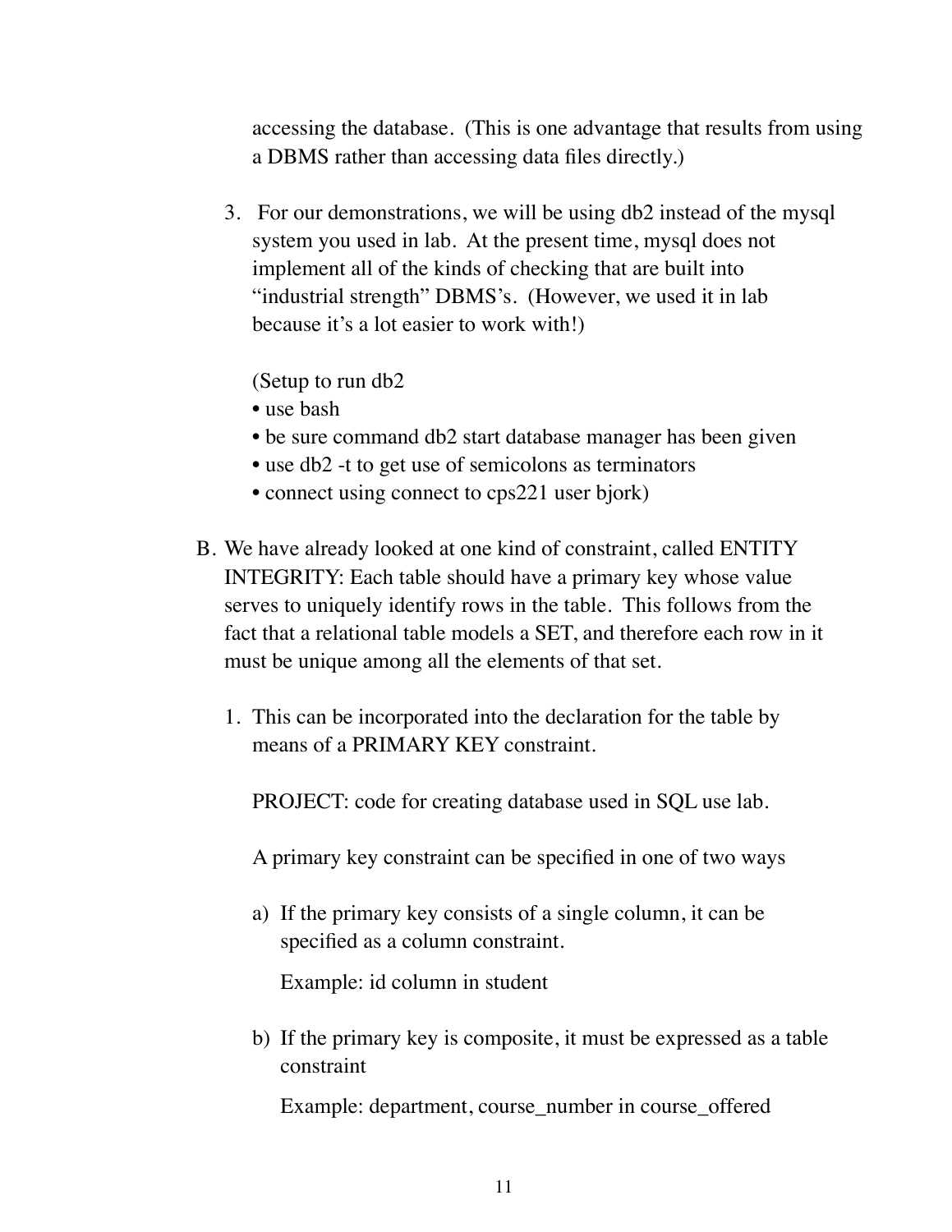- c) Note, by the way, that in both cases the relevant column(s) needs a not null constraint.
- 2. When a primary key is declared, DBMS will enforce the requirement that no two rows in the table will be allowed to have the same value(s) in the specified column(s). (Recall that we demonstrated this as part of the lecture introducing DBMS's) Let's look at another example

```
Demo: insert into student values('1111111', 'Zebra',
'Zelda', 'CPS');
```
- 3. There is another form of entity integrity constraint the unique constraint - that we won't discuss in this course.
- C. REFERENTIAL INTEGRITY: A principle related to using lossless join decompositions to avoid redundancy is the explicit identification of FOREIGN KEYS.
	- 1. In our lossless join decomposition, what made the decomposition work correctly is that the first scheme - enrolled - had foreign keys that referenced the course and student tables; and course had a foreign key that referenced the professor table.
	- 2. Entity integrity constraints pertain to data within a single table, and can be enforced by looking at that table alone. Often, it is also the case that the logic of a system demands that an entry cannot logically occur in one table without a related entry occuring in another table:

Example: A course section should not appear in current\_term\_course unless the corresponding course appears in course\_offered, because certain important information about the course (its title and number of credits) appear only there.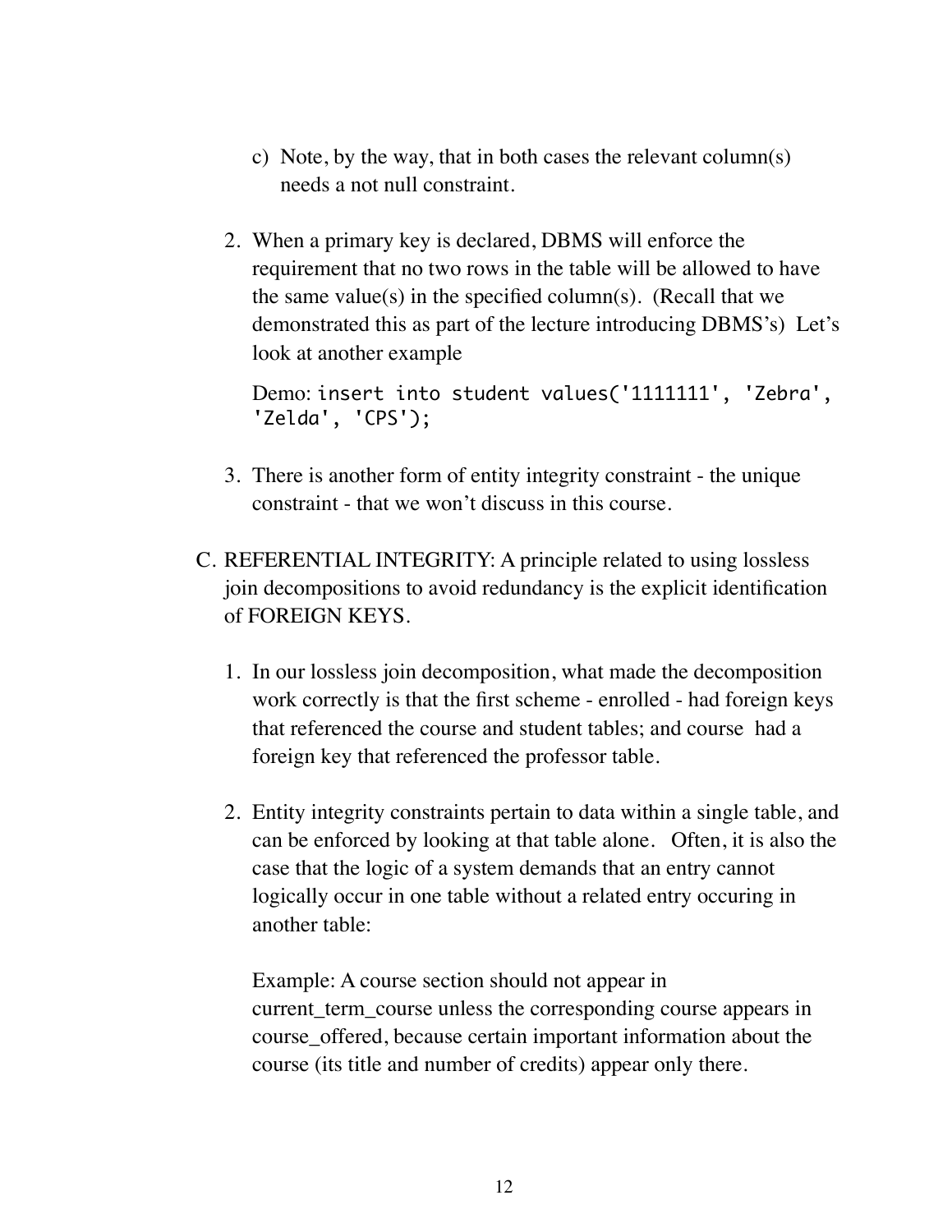3. This is, of course, the notion of a foreign key, which is what the arrows in a schema diagram represent.

PROJECT SQL use lab database schema

4. The requirement that a matching row occur in another table for each value occurring in a certain column (or set of columns) in a particular table is called REFERENTIAL INTEGRITY. Referential integrity constraints are expressed in SQL by using a FOREIGN KEY constraint, which is specified by the use of the reserved words FOREIGN KEY and REFERENCES.

PROJECT: code for creating database used in SQL use lab. Note foreign key constraint in course\_offered

5. The DBMS will not allow a row to be inserted into the referencing table without the corresponding row existing in the referenced table.

```
Demo insert into current_term_course values('AAA', 
'101', ' ', 'MWF', '0800', 'KOS124');
```
- D. Finally, DATA INTEGRITY is concerned with ensuring the ACCURACY of the data.
	- 1. In particular, the concern is with protecting the data from ACCIDENTAL inaccuracy, due to causes like:
		- a) Data entry errors
		- b) System crashes
		- c) Anomalies due to concurrent and/or distributed processing
	- 2. Of course, certain constraints are implicit in the data type for a column. For example, if a column is declared to be of a numeric type, it is not possible to insert an arbitrary character string into it.

DEMO: insert a row into gradepoints with grade\_points not numeric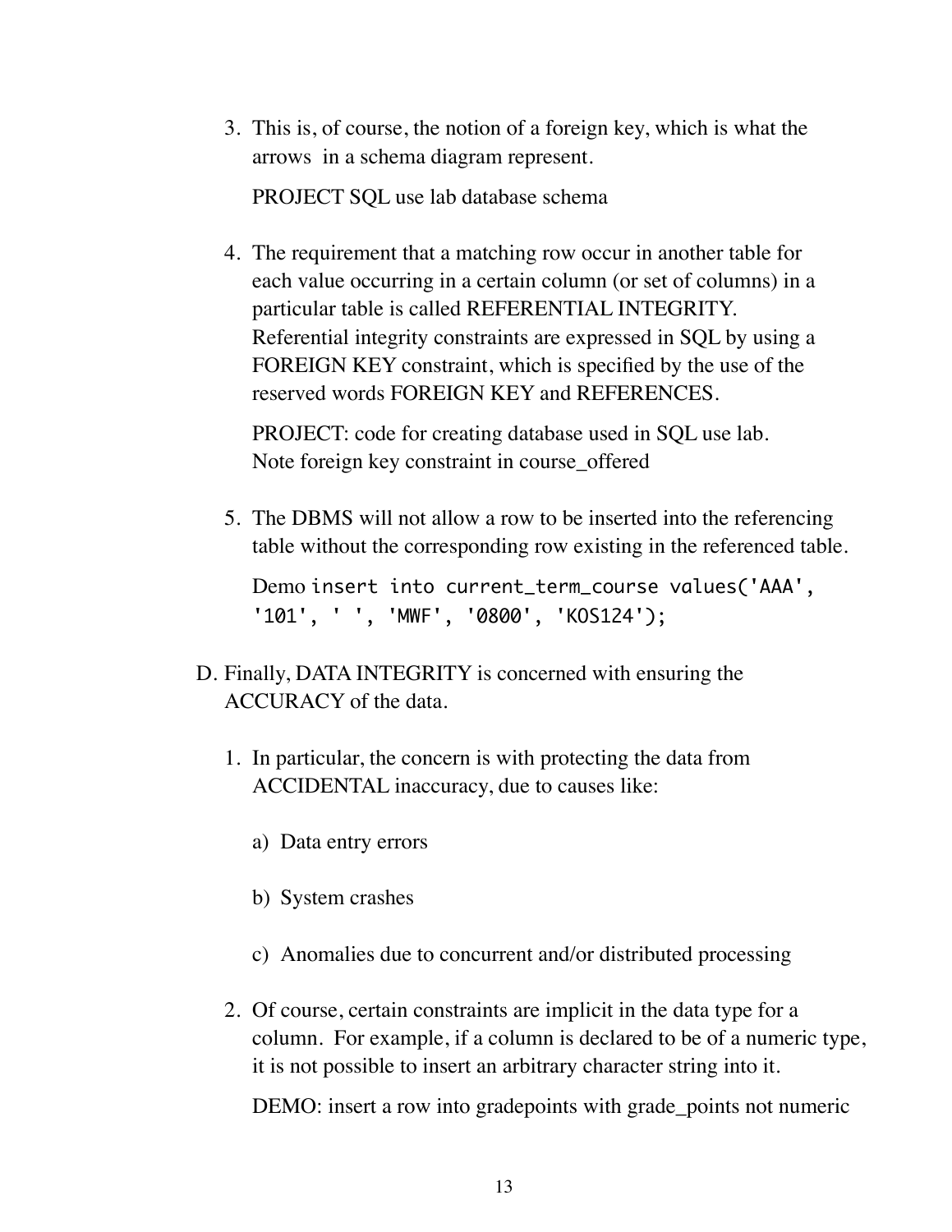insert into gradepoints values('W', 'x');

3. Because this sort of data typing is coarse-grained, relational DBMS's also support more fine grained specification of permitted values.

PROJECT: code for creating database use in SQL use lab Note check constraint on gradepoints

DEMO: insert into course\_taken values('1111111', 'BCM', '103', '2009FA', 4, 'Z');

## **IV.Creating a Database in SQL**

- A. The first step in creating a database is to create the database itself, using the SQL create database statement. However, most DBMS's restrict this operation to database administrators, so we won't discuss it further. Instead, we will assume that the database itself has been created, and we are now ready to create the tables in it.
- B. Most of the work of database creation is done using the SQL create table statement. Rather than discussing the syntax in detail, we'll use an example that illustrates the key features.

We looked at the code for creating the database used in lab 11 - now we will look at it again to see some of the features of the SQL create table statement.

PROJECT: Lab 11 database creation code

- C. SQL create table statement consists of the phrase create table followed by the table name and a parenthesized list of column and constraint definitions.
	- 1. A column definition consists of the column name followed by the data type for the column.